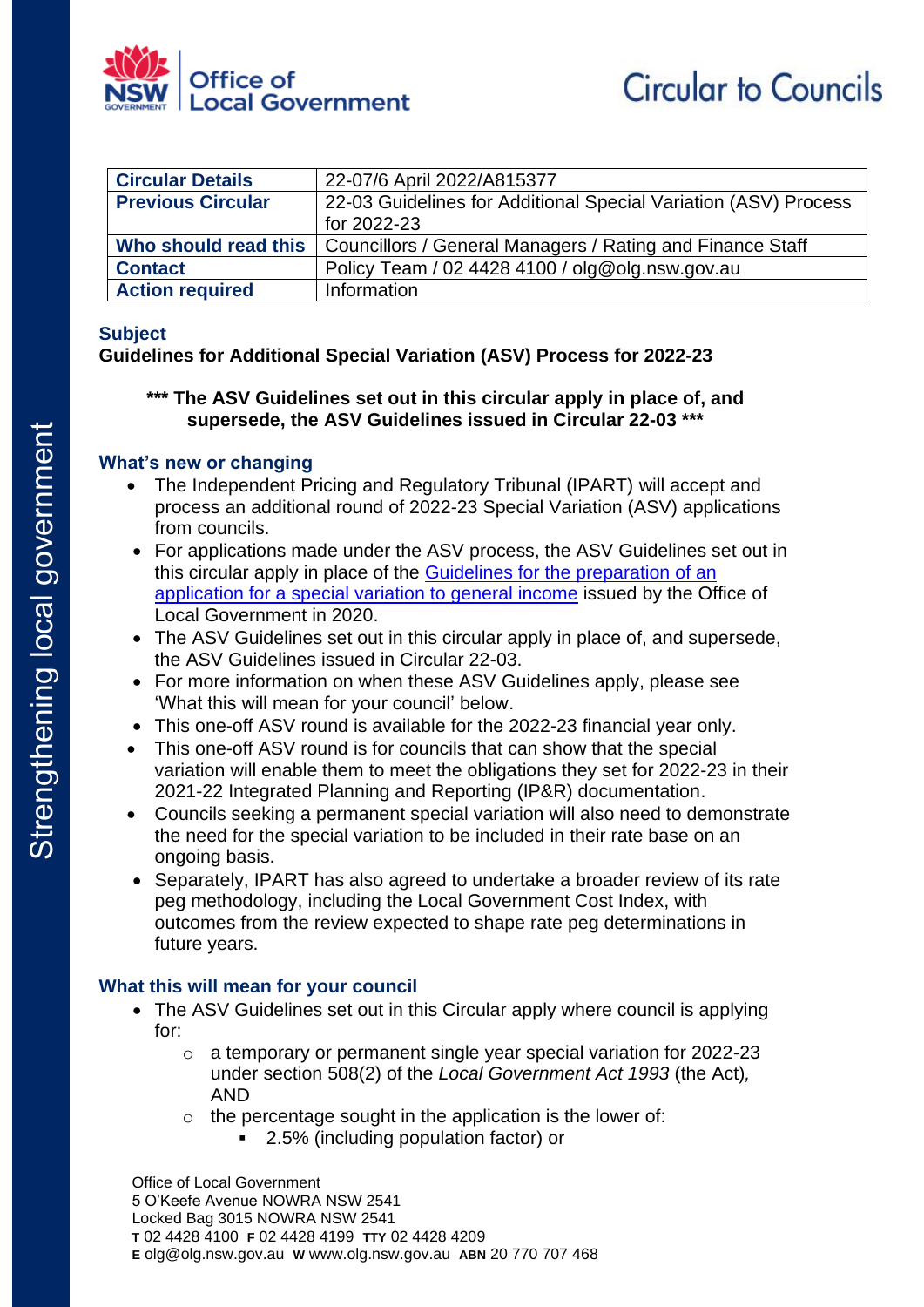- the council's assumed 2022-23 rate peg as set out in its 2021- 22 IP&R documentation (including population factor)
- For ASV applications made under the Guidelines set out in this Circular, councils will need to provide IPART with the following information:
	- o Council's 2021-22 IP&R documentation identifying that council budgeted for an income increase above the percentage specified for the council for 2022-23 under section 506 of the Act; and
	- o Where councils are applying for a permanent special variation, in addition to the above information, the council's 2021-22 IP&R documentation identifying that the council forecast an average Operating Performance Ratio (OPR) of 2% or lower over the next 5 years or, alternatively, evidence of need, for example, but not limited to, that the council needs to maintain a higher OPR so it can meet its capital funding requirements; and
	- o Council has resolved to apply for the special variation under section 508(2) of the Act and that the resolution clearly states:
		- whether the resolution is for a temporary or permanent special variation under section 508(2) of the Act; and
		- the additional income that council will receive if the special variation is approved; and
		- why the special variation is required; and
		- that the council has considered the impact on ratepayers and the community in 2022-23 and, if permanent, in future years if the special variation is approved and considers that it is reasonable.
- The ASV application process is a simpler more targeted application process.
- IPART will not require councils to demonstrate community consultation or criteria outside of the processes outlined above. To demonstrate community consultation, IPART will consider the consultation undertaken through the IP&R process and consider the resolution to apply for a ASV meets the requirements outlined above.
- Revised application forms and further information will be released by IPART shortly.
- Under this ASV round of applications:
	- o IPART will accept applications until 29 April 2022;
	- o IPART will publish applications to enable community consultation for a period of at least three weeks; and
	- o IPART will notify councils of its decision no later than 21 June 2022.

# **Key points**

- In late 2021, IPART announced the rate peg for the 2022-23 financial year was set at an increase of between 0.7% and 5.0%.
- Special variations provide an opportunity for councils to vary general income by an amount greater than the annual rate peg. However IPART's normal period for special variation applications in relation to the 2022-23 rate peg has now passed.
- The Office of Local Government and IPART recognise that, due to the delayed council elections and the determination of the 2022-23 rate peg at a lower rate than councils had forecast, councils may not have had sufficient time to prepare special variation application within the normal timeframe.